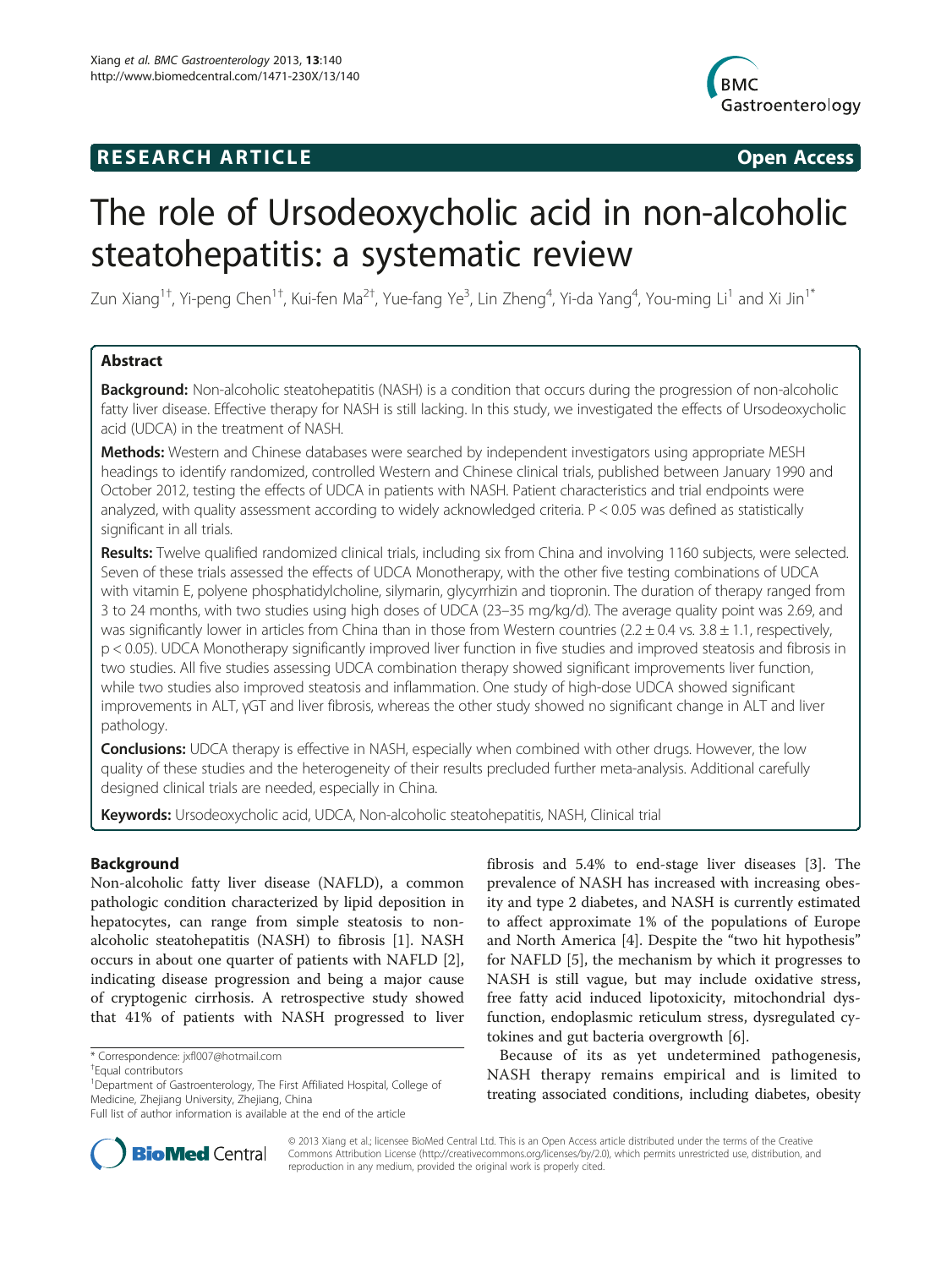and hyperlipidemia. The current standard of care in the treatment of NASH involves weight loss and increased physical activity, which, while useful in treating simple steatosis, is difficult for patients to achieve [\[7](#page-6-0)]. In Western countries, bariatric surgery offers durable weight loss but morbidity rates are high, preventing its further application. Drug regimens are therefore being intensively investigated, with those tested in the treatment of NASH including insulin sensitizers such as thiazolidinediones (TZDs) and metformin, clofibrate, betaine, glucuronate and vitamin E. However, their effects of drugs are confusing and their efficacy unsatisfactory. For example, metformin was not superior to placebo after 6 months in adults [\[8](#page-6-0)] and after 24 months in children [\[9\]](#page-6-0). Furthermore, a meta-analysis showed that TZDs are associated with weight gain [[10](#page-6-0)], and the cardiovascular safety of glitazones has been questioned [[11](#page-6-0)]. Therefore, finding agents effective in the treatment of NASH is of clinical importance.

Ursodeoxycholic acid (UDCA), a secondary bile acid produced by intestinal bacteria as metabolic by product, has been shown effective in the non-surgical treatment of cholesterol gallstones and primary biliary cirrhosis (PBC) [\[12\]](#page-6-0). The clinical properties of UDCA include anti-apoptotic effects, lowering serum TNF-α concentrations, decreasing endoplasmic reticulum stress and improving hepatic insulin sensitivity, suggesting that UDCA may be effective in the treatment of NASH [\[13](#page-6-0)]. Clinical trials of UDCA Monotherapy have yielded contradictory results, with higher doses showing marginally positive effects [[14\]](#page-6-0). Trials in China of UDCA therapy in patients with NASH have not been available to Western researchers because of language limitations, and there has been no complete overview of these data. We therefore sought to systematically review the effects of Western and Chinese trials of UDCA in patients with NASH.

# Methods

This systematic review was conducted according to the format of PRIMSA [\[15\]](#page-6-0) with certain modifications and with the permission of local ethics committee.

# Selection of studies

We searched a combinatory database of MEDLINE, EMBASE, the Cochrane Central Register of Controlled Trials, the Chinese Biomedicine Web Base and Chinese scientific journals' databases for articles published from January 1990 to October 2012. The search strategy used free-text words and MeSH terms to increase sensitivity, including "UDCA", "Ursodeoxycholic acid", "non-alcoholic steatohepatitis" and "NASH". In addition, citations in retrieved articles were screened and no language restrictions were imposed. Available abstracts from the Digestive Diseases Week and European United

Gastroenterology Week conferences were also screened and full texts were requested if necessary. To increase the search scale, experts in the field were also consulted for additional published and unpublished studies. The inclusion criteria for the studies were: 1) original randomized controlled trials published in either Chinese or English, irrespective of blinding; 2) trials reporting, at minimum, changes in liver function or histology; and 3) treatment with a standard or high dose of UDCA, either as Monotherapy or with other drugs.

#### Data extraction

Characteristics abstracted from the articles included: the last name of the first author, the year of publication, the location of the study, the number of subject in each group, patient age, drug dose, duration of therapy, study design (randomization method, blinding and number of withdrawals), and concrete data or the effective rate of liver function or histology normalization in patients treated with UDCA. Data from all articles were retrieved by Yue-fang Ye and Shao-hua Chen independently, with the methods and results sections of these studies cut out and coded so that the assessors were blinded to such information. Endpoint outcomes included: liver function improvement, as assessed by alanine aminotransferase (ALT), aspartate aminotransferase (AST) or γ-glutamyl transpeptidase (γGT) concentration and reported as effective rate or real number change; and alleviation in liver histology, as shown by improvements in at least one aspect of steatosis, inflammation or fibrosis, as determined by biopsy or abdominal ultrasound.

# Methodology assessment and statistics

Study eligibility and methodological quality were assessed by three investigators (Zun Xiang, Yi-peng Chen and Kuifen Ma) independently, with any disagreements resolved by consensus. The methodological quality of included studies was assessed using a five-point quality scale [[16](#page-6-0)] with minor adjustments, including the trial's design, double blinding, withdrawal rate, analysis and presentation. Numerical variables were compared using Student's t tests and categorical variables using the chi-square test. P < 0.05 was defined as statistically significant in all analyses.

# Results

#### Study design and characteristics

A thorough literature search, according to the previously established medical terms, yielded a total of 224 articles from the Western literature and 26 from the Chinese literature. Title screening precluded 176 of these articles (78.6%). The abstracts of the remaining 48 articles were read, and 11 articles were excluded. The full texts of the remaining 37 articles were retrieved. Studies that lacked a control group, verified evaluation system or randomization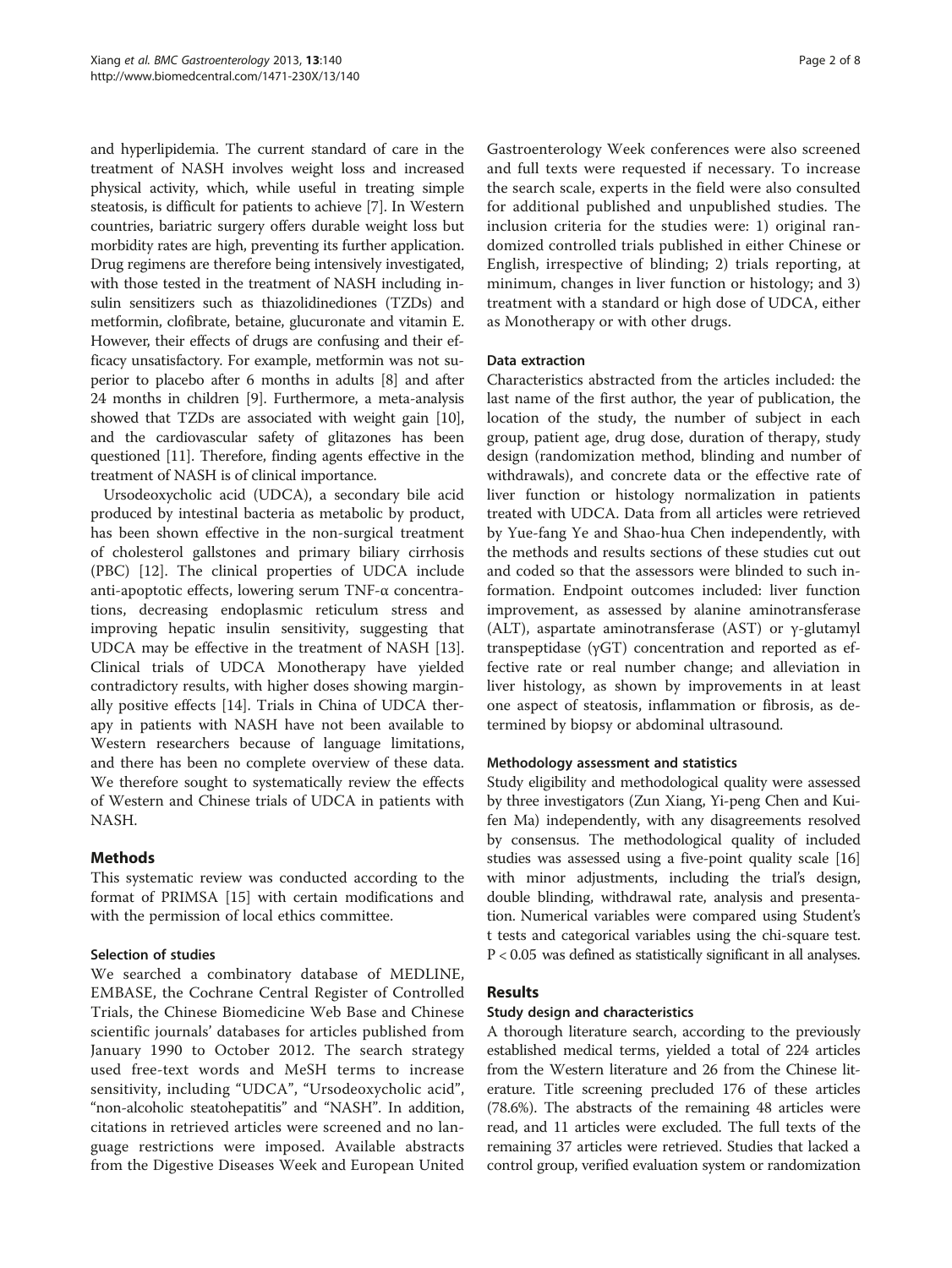were excluded (Figure 1). Finally, 12 studies were included, six from Western sources and six from China. These 12 studies could also be categorized into groups by UDCA dosage, or by UDCA Monotherapy or UDCA combined with other drugs. All 12 studies included end-point results presented as concrete data or change in liver function and histology.

The excluded articles included several informative studies. In one excluded study, published in Spanish, three patients were treated with UDCA for 1 year, with one showing ALT and AST normalization [[17\]](#page-6-0). Another

excluded study, from the Cochrane Library, showed that UDCA plus pentoxyphylline had significant effects on ALT normalization and hepatic inflammation improvement [[18\]](#page-6-0). A third study showed that UDCA was more effective than gemfibrozil in improving biochemical parameters in patients with NASH patients [[19\]](#page-6-0). However, the full texts of the latter two articles were unavailable. One overlap study used the data from one trial [\[20](#page-6-0)] to investigate concentrations of adipokines and apoptosis [[21\]](#page-6-0). Another, which reported that long-term treatment with UDCA and vitamin E significantly improved ALT,

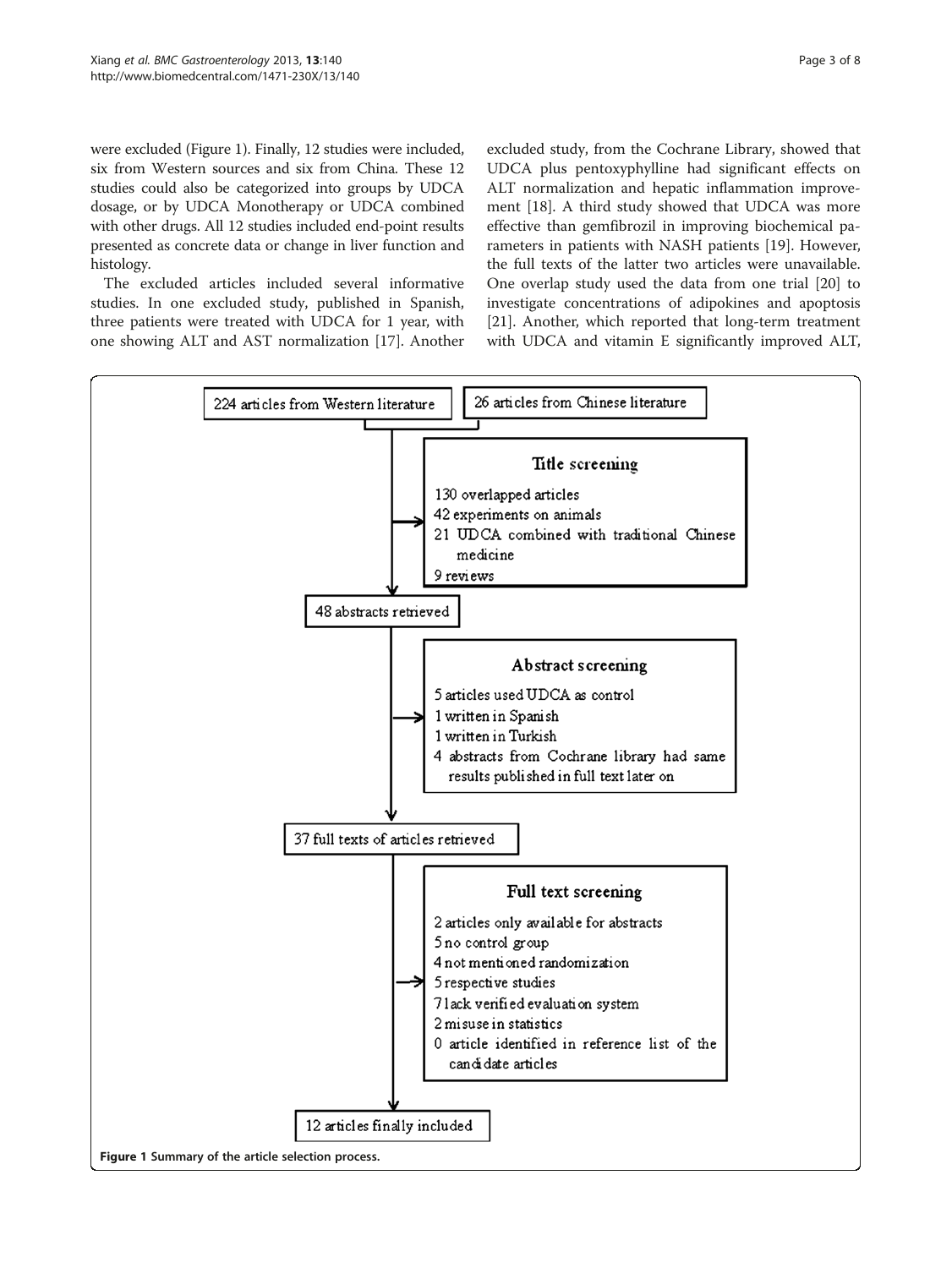AST, and γGT concentrations and NASH score, as well as being well tolerated, had to be excluded because of a lack of a placebo control [\[22\]](#page-6-0). Finally, a study comparing the effects of UDCA plus vitamin E with diet and weight management, which found significant ALT normalization in the former group, had to be excluded because of its retrospective design and the absence of histological evaluation after treatment [\[23\]](#page-6-0).

The 12 included articles [[20,24-34\]](#page-6-0) included a total 1160 patients, with average ages ranging from 30.5 to 50.2 years (Table 1). Six studies were from China, one from Turkey and five from Western countries. The trials were performed between 1996 and 2011, with seven trials assessing UDCA Monotherapy and five evaluating UDCA with additional agents, including vitamin E, polyene phosphatidylcholine, silymarin, glycyrrhizin and tiopronin. The duration of treatment ranged from 3 to 24 months. Two studies evaluated high-dose UDCA [[28,29\]](#page-6-0) and six used specific drugs instead of placebo as a control [[23,25,29](#page-6-0)-[31,33\]](#page-6-0). One study included three patient groups: UDCA plus vitamin E, UDCA alone and control [[20\]](#page-6-0). Compared with the control group, both treatment groups showed significant ALT improvements, with the UDCA plus vitamin E group also showing alleviation of steatosis. Therefore, the trials were separated into separate categories, including those testing UDCA Monotherapy, UDCA and vitamin E, and UDCA with other drugs.

#### Quality assessment

Because of the stringency of this systematic review, we evaluated the methodological quality of the 12 included

Table 1 Characteristics of the included studies

trials using a five-point quality scale, as described in the Methods section (Table [2](#page-4-0)). The average score for all 12 articles was 2.69, with the score being significantly lower for articles from China than for those from Western countries  $(2.2 \pm 0.4 \text{ vs. } 3.8 \pm 1.1, \text{ respectively, } p < 0.05)$ . Only three articles adequately described the randomization procedure: two from Western countries and one from China (19,27,31). In most articles from Western countries, two to seven patients withdrew from the study, with withdrawals balanced in the treatment and control groups. In the Chinese articles, however, either no patient withdrew or the number was not reported, reducing the quality of these studies. Finally, only four of the 12 studies, all from Western countries, used double blinding. These drawbacks precluded a meta-analysis, resulting instead in a clinical review.

#### Outcome of enrolled studies

The studies tested UDCA Monotherapy or UCDA in combination with other drugs (Table [3](#page-4-0)). UDCA Monotherapy was found to significantly improve liver function, including ALT, AST or  $\gamma$ GT, in five studies [\[19,23,25](#page-6-0)-[27](#page-6-0)] and to reduce steatosis and fibrosis in two studies [\[23,27](#page-6-0)]. All five studies of UDCA combination therapy found significant improvements in liver function, with two also showing improvements in steatosis and inflammation [[19,29](#page-6-0)]. These data suggested that UDCA combination therapy was superior to UDCA Monotherapy in the treatment of NASH. The results of high-dose UDCA were contradictory, as one study [[27](#page-6-0)] found significant improvements in ALT,  $\gamma$ GT and liver fibrosis while the other [[28](#page-6-0)] found no significant changes in ALT and liver pathology,

| Study                          |      | Year Location    | Number (age) <sup>a</sup>   | Drug (dosage)                                                                                        | <b>Duration</b> <sup>b</sup> |
|--------------------------------|------|------------------|-----------------------------|------------------------------------------------------------------------------------------------------|------------------------------|
| <b>UDCA Monotherapy</b>        |      |                  |                             |                                                                                                      |                              |
| Laurin et al. [24]             |      | 1996 USA         | 25 (46 y) vs. 16 (50 y)     | UDCA (13-15 mg/kg/d)/Clofibrate (1 g twice daily)                                                    | 12 <sub>m</sub>              |
| Lindor et al. [25]             |      | 2004 USA/Canada  | 80 (45.4 y) vs. 86 (48.5 y) | UDCA (13-15 mg/kg/d)/placebo (tablet)                                                                | 24 m                         |
| Dufour et al. [20]             |      | 2006 Switzerland | 18 (47 y) vs. 15 (45 y)     | UDCA (13-15 mg/kg/d)/placebo (tablet)                                                                | 24 m                         |
| Kiyici et al. [26]             |      | 2003 Turkey      | 17 (43.7 y) vs. 27 (50.2 y) | UDCA (13-15 mg/kg/d)/Atorvastatin (10 mg/d)                                                          | 6 m                          |
| Hong Qian, et al. [32]         | 2007 | China            | 26 vs. 26                   | UDCA (15-20 mg/kg/d)/polyene phosphatidylcholine (1368 mg/d)                                         | 6 m                          |
| Zhu Hong-juan [27]             |      | 2010 China       |                             | 30 (42.5 y) vs. 30 (43.6 y) UDCA (750 mg/d)/placebo (tablet)                                         | 2 <sub>m</sub>               |
| Ratziu et al. [28]             |      | 2011 France      |                             | 55 (49.8 y) vs. 61 (49.6 y) UDCA (28-35 mg/kg/d)/placebo (tablet)                                    | 12 <sub>m</sub>              |
| Leuschner et al. [29]          |      | 2010 Germany     |                             | 94 (41.5 y) vs. 91 (45.0 y) UDCA (23-28 mg/kg/d)/placebo (tablet)                                    | 18 <sub>m</sub>              |
| UDCA combined with other drugs |      |                  |                             |                                                                                                      |                              |
| Dufour et al. [20]             |      | 2006 Switzerland | 15 (46 y) vs. 15 (45 y)     | UDCA (13-15 mg/kg/d) + Vitamin E (400 IU/d)/placebo (tablet)                                         | 24 m                         |
| Zhuang Xue-shan [30]           |      | 2009 China       | 40 vs. 42                   | UDCA (750 mg/d) + polyene phosphatidylcholin (1368 mg/d)/<br>polyene phosphatidylcholine (1368 mg/d) | 6 m                          |
| Sun Yan [31]                   | 2007 | China            | 76 vs. 61                   | UDCA (300 mg/d) + Silymarin (231 mg/d)/Silymarin (231 mg/d)                                          | 3 <sub>m</sub>               |
| Lv Hong [33]                   | 2005 | China            | 40 vs. 40                   | UDCA (450 mg/d) + glycyrrhizin (450 mg/d)/placebo (tablet)                                           | 2 <sub>m</sub>               |
| Liu Zhi-ye [34]                | 2006 | China            | 96 (42.5 y) vs. 54 (47.6 y) | UDCA (900 mg/d) + Tiopronin (600 mg/d)/ UDCA (900 mg/d)                                              | 3 <sub>m</sub>               |

<sup>a</sup>number and mean age were displayed as treatment: control group; <sup>b</sup>duration reported in months; blue indicates a higher dose of UDCA.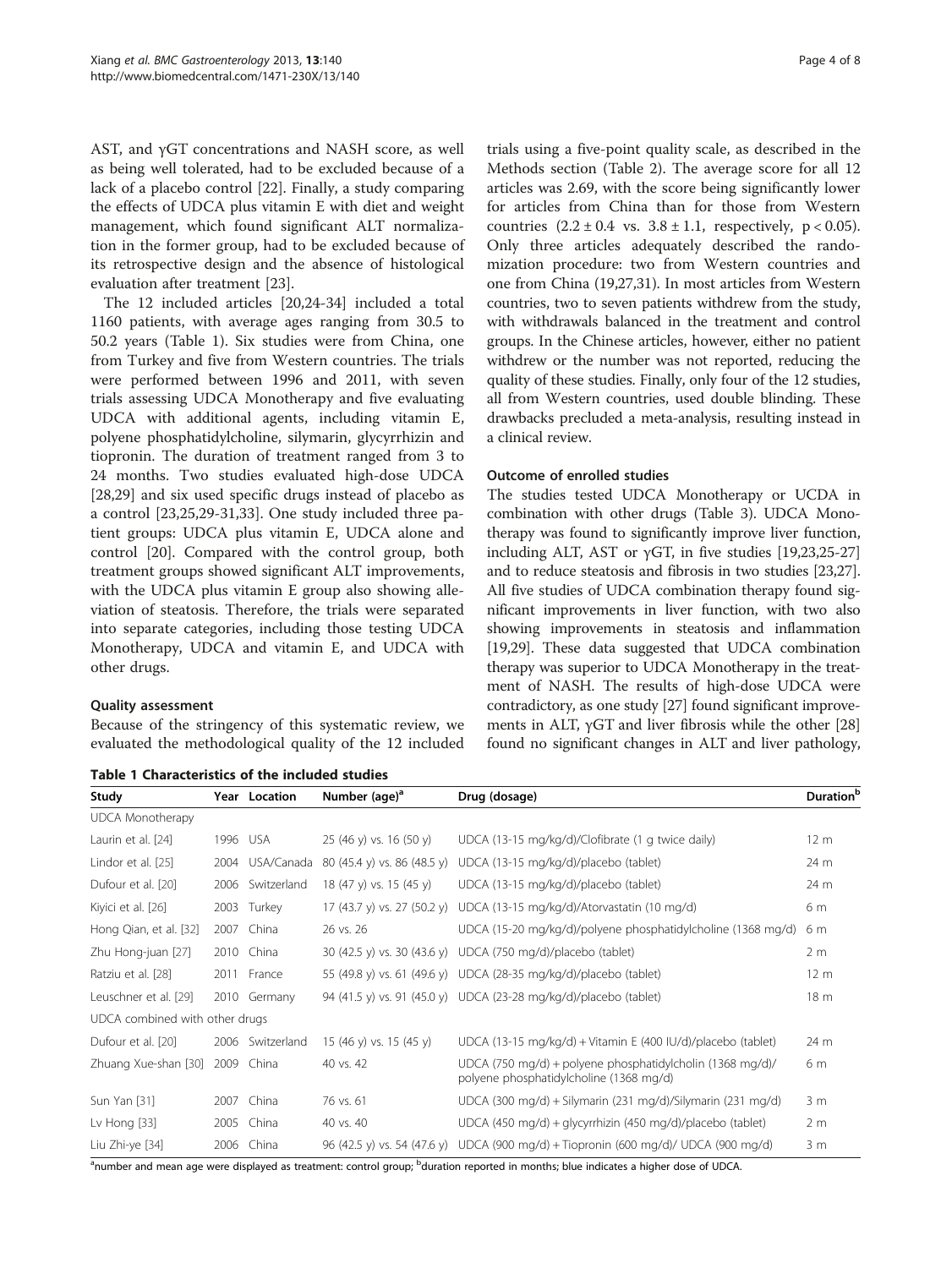<span id="page-4-0"></span>

| Table 2 Methodology quality of the included studies |  |  |  |
|-----------------------------------------------------|--|--|--|
|-----------------------------------------------------|--|--|--|

| Study                          | <b>Randomization</b>                                          | Double blinding | Withdrawn   | <b>Total score</b> |
|--------------------------------|---------------------------------------------------------------|-----------------|-------------|--------------------|
| Monotherapy                    |                                                               |                 |             |                    |
| Laurin et al. [24]             | Inadequate (no description)                                   | No              | $5$ vs. $5$ | $\overline{2}$     |
| Lindor et al. [25]             | Inadequate (no description)                                   | Yes             | 6 vs. 2     | $\overline{4}$     |
| Dufour et al. [20]             | Adequate (randomization list set up by pharmacy before study) | Yes             | $3$ vs. $2$ | $\overline{4}$     |
| Kiyici et al. [26]             | Inadequate (no description)                                   | No              | NM.         | 2                  |
| Hong Qian, et al. [32]         | Adequate (1:1 ratio)                                          | NM.             | $0$ vs. $0$ | 3                  |
| Zhu Hong-Juan [27]             | Inadequate (no description)                                   | <b>No</b>       | $0$ vs. $0$ | $\overline{2}$     |
| Ratziu et al. [28]             | Adequate (1:1 ratio in blocks of four)                        | Yes             | 7 vs. 3     | 5                  |
| Leuschner et al. [29]          | Inadequate (no description)                                   | Yes             | 39 in total | 4                  |
| UDCA combined with other drugs |                                                               |                 |             |                    |
| Dufour et al. [20]             | Adequate                                                      | Yes             | $3$ vs. $2$ | $\overline{4}$     |
| Zhuang Xue-shan [30]           | Inadequate (no description)                                   | NM.             | $0$ vs. $0$ | 2                  |
| Sun Yan [31]                   | Inadequate (no description)                                   | <b>NM</b>       | <b>NM</b>   | 2                  |
| Lv Hong $[33]$                 | Inadequate (no description)                                   | NM.             | NM.         | $\overline{2}$     |
| Liu Zhi-ye [34]                | Inadequate (no description)                                   | <b>NM</b>       | <b>NM</b>   | $\overline{2}$     |

All comparisons were treatment vs. control; NM not mentioned.

as shown by the Brunt score and NAS score. Finally, improvements in liver function were easier to assess than improvements in liver histology, as eight of 12 studies reported liver function improvement while only four of 12 showed improvements in liver histology.

Several studies also found that UDCA alleviated metabolic markers in patients with NASH. For example, patients treated with high-dose UDCA showed significant reductions in serum glucose, glycosylated hemoglobin and insulin concentrations [\[28](#page-6-0)], as well a greater ability

| Study                          | Liver function improvement                                               | <b>Histology alleviation</b>                                                                             |  |  |
|--------------------------------|--------------------------------------------------------------------------|----------------------------------------------------------------------------------------------------------|--|--|
| Monotherapy                    |                                                                          |                                                                                                          |  |  |
| Laurin et al. [24]*            | ALT ( $-30\%$ ), ALP ( $-8\%$ ) and yGT ( $-45\%$ )                      | steatosis improved                                                                                       |  |  |
| Lindor et al. [25]             | ALT in -31% vs. -29%                                                     | steatosis in $-18\%$ vs. $-14\%$ ; inflammation in $-0$ vs. $-0.1$ .<br>fibrosis in $0 \text{ vs. } 0$   |  |  |
| Dufour et al. [20]             | AI T in $-36\%$ vs. $-2\%$                                               | steatosis in $-13\%$ vs. $-14\%$ , inflammation in $-0.8$ vs. $-0.02$ ,<br>fibrosis in $+0.3$ vs. $+0.4$ |  |  |
| Kivici et al. [26]             | ALT in -26% vs. -40% ALT in 76.0 vs. 55.1,<br>yGT in 47.8vs 32.2         | liver density +20% vs. +35% (in UDCA group between<br>after and before therapy)                          |  |  |
| Hong Qian, et al. [32]         | Effective ratio24/26 vs. 23/27                                           | not mentioned                                                                                            |  |  |
| Zhu Hong-juan [27]             | liver function and symptom in 25/30 vs. 15/30                            | not mentioned                                                                                            |  |  |
| Ratziu et al. [28]             | ALT in -28% vs. -2% yGT in -51% vs. +19%                                 | fibrosis in $-11\%$ vs. $+10\%$ <sup>#</sup>                                                             |  |  |
| Leuschner et al. [29]          | AI T in -41% vs. -35%                                                    | Brunt score in $-14\%$ vs. $-14\%$ NAS activity score<br>in $-21\%$ vs. $-18\%$                          |  |  |
| UDCA combined with other drugs |                                                                          |                                                                                                          |  |  |
| Dufour et al. [20]             | ALT in -42% vs. -2% AST in -30% vs. +6%                                  | steatosis in $-1.4$ vs. $-0.5$ ; inflammation in $-2.2$ vs. $-0.8$                                       |  |  |
| Zhuang Xue-shan [30]           | Effective rate 36/40 vs. 29/42                                           | 26/40 vs. 17/42 in steatosis (ultrasound)                                                                |  |  |
| Sun Yan [31]                   | ALT in -79 vs. -72, AST in -31 vs. -8,<br>Effective rate 65/76 vs. 37/61 | not mentioned                                                                                            |  |  |
| Lv Hong $[33]$                 | ALT in -45.9 vs. -16.1 AST in -40.1 vs. -29.5                            | no report in histology                                                                                   |  |  |
| Liu Zhi-ye [34]                | Effective rate 86/96 vs. 38/54                                           | no report in histology                                                                                   |  |  |

All comparisons are treatment vs. control. Red indicates statistically significant differences (p < 0.05). \*, Data from the UDCA group; the clofibrate group showed no significant changes (not shown) in liver function and histology. <sup>#</sup>, fibrosis was assessed by FibroTest, not by pathology.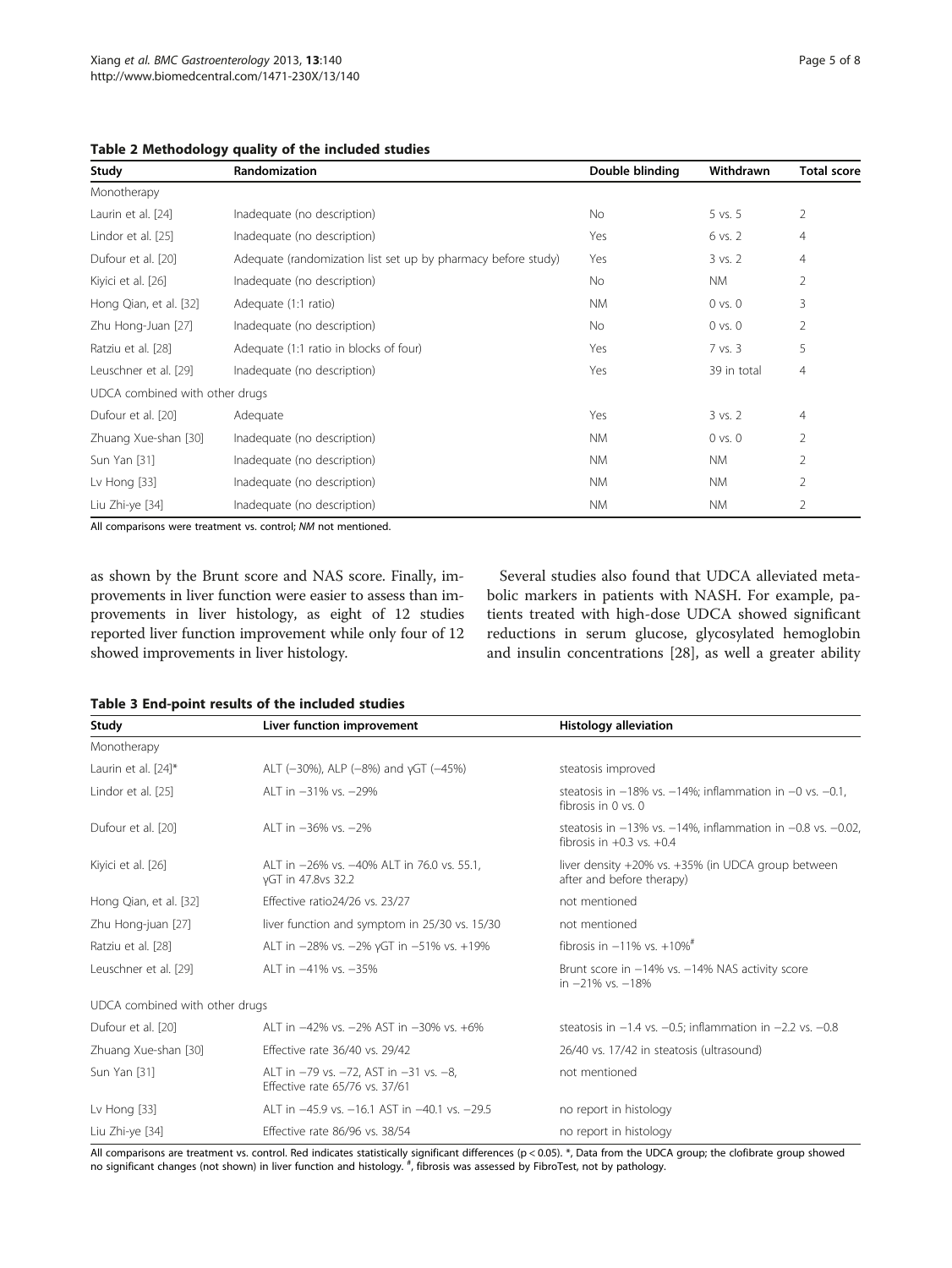to reduce triglyceride concentrations than clofibrate [[24](#page-6-0)]. The combinations of UDCA with glycyrrhizin [\[33\]](#page-6-0) and tiopronin [\[34\]](#page-6-0) showed additive triglyceride lowering effects when compared with either drug alone.

### **Discussion**

NAFLD has become the most common chronic liver disease in Western populations, being strongly associated with visceral obesity, insulin resistance, hypertension and hyperlipidemia. NASH, part of the spectrum of NAFLD, was first described in the 1970s in obese females who denied consuming alcohol [\[35](#page-6-0)], but generated little interest until the end of 1980s. Because of the limitations of liver biopsy, the true prevalence of NASH is still unclear, although it is currently thought to affect 2–7% of the Western population [[36\]](#page-6-0). NASH has been found to progress to cirrhosis in 10–15% of patients, most frequently after the fifth decade of life [[3,37\]](#page-6-0). Despite its clinical importance, there is still a lack of consensus on NASH treatment. However, the list of potential drugs continues to expand.

UDCA is widely used in the treatment of patients with PBC and primary sclerosing cholangitis (PSC) and has an excellent safety profile. The effect of UDCA in patients with NASH remains unclear because of differences among studies in randomization protocol, inclusion and exclusion criteria, blinding, duration of treatment and combinations with other drugs. Therefore, there is insufficient evidence supporting or refuting UDCA treatment of patients with NASH. We therefore reviewed studies in the Western and Chinese literature, finding 12 randomized, controlled studies investigating the effects of UDCA in patients with NASH. Although three of these articles found that UDCA was ineffective [[24,28,31](#page-6-0)], the other nine found that UDCA had positive effects in patients with NASH, whether as Monotherapy or combined with other drugs. Indeed, our results suggest that UDCA is more effective when combined with other drugs than as Monotherapy.

Although we reviewed 250 articles, we included only 12 in our analysis, a low inclusion rate. This may reflect the relatively wide range of MESH words, our strict selection criteria and the relative dearth of clinical trials in humans. Moreover, the methodological quality of the enrolled studies was variable, being lower in Chinese than in Western studies. This precluded a further metaanalysis, but suggested that Chinese trials require a more stringent study design.

The therapeutic effect of UDCA on NASH is biologically plausible. In an animal model, UDCA was found to improve hepatic steatosis and inflammation [\[38,39](#page-6-0)], partly by suppressing the miR-34a/SIRT1/p53 pathway [[40\]](#page-7-0). Although its mechanism of action is still unclear, UDCA can protect hepatocytes by inhibiting the absorption of toxic hydrophobic bile salts from the small intestine, competing with toxic bile acids to bind to cell and organelle membranes and maintain cell membrane stability [\[41](#page-7-0)]. In addition, UDCA can reduce oxidative damage by inhibiting hydrophobic bile salt-induced Kupffer cell activation and increasing hepatic glutathione level s [\[42](#page-7-0)]. Finally, UDCA has immunomodulatory and anti-apoptotic properties, as shown by its interaction with the glucocorticoid nuclear receptor at the hepatocyte level [[43\]](#page-7-0), its repression of IFN-gamma induced MHC class II gene expression [[44](#page-7-0)] and its maintenance of mitochondrial membrane stability [[45\]](#page-7-0).

This systematic review and the studies it included had several limitations. First, the possibility of bias and confounders cannot be excluded. Although most studies included stringent criteria for inclusion of patients with NASH and controlled for potential confounders such as age, sex, smoking and alcohol intake, many of these studies could not distinguish between simple steatosis and NASH, especially those studies lacking liver biopsy. Second, UDCA administration and dosage varied widely among studies, as did end point assessments, which were evaluated as actual numbers or as changes in liver function and histology. Third, although six of the 12 studies were performed in China, some were not published in SCI journals, making their credibility, reliability and availability somewhat doubtful. Additional double-blinded randomized clinical trials of UDCA treatment of NASH are urgently needed. Moreover, although we evaluated their methodological quality, some studies had low scores because of the absence of clear descriptions of the method of randomization and the numbers of withdrawals. Fourth, several studies showed ALT decreases in both the treatment and control groups, with the differences not being statistically significant [[25,26,29\]](#page-6-0). Finally, several included papers used liver ultrasound rather than biopsy for assessment, which may impair the strength of these studies.

#### Conclusions

In conclusion, the findings from this systematic review indicated that UDCA was useful in NASH therapy, especially when combined with other drugs. However, as the selected studies differed in drug dosage and administration, assessment methods and other aspects, a metaanalysis could not be performed. More stringent studies, especially double-blinded randomized clinical trials, are needed in different countries around the world.

#### Competing interests

The authors declare that they have no competing interests.

#### Authors' contributions

XJ formulated the study concept and designed the study. YY and SC retrieved data from all articles independently. ZX, LZ and YY analyzed the research quality and interpreted data. ZX, YC and KM wrote the manuscript. YL critically revised the manuscript for important intellectual content and statistical analysis. All authors read and approved the final manuscript.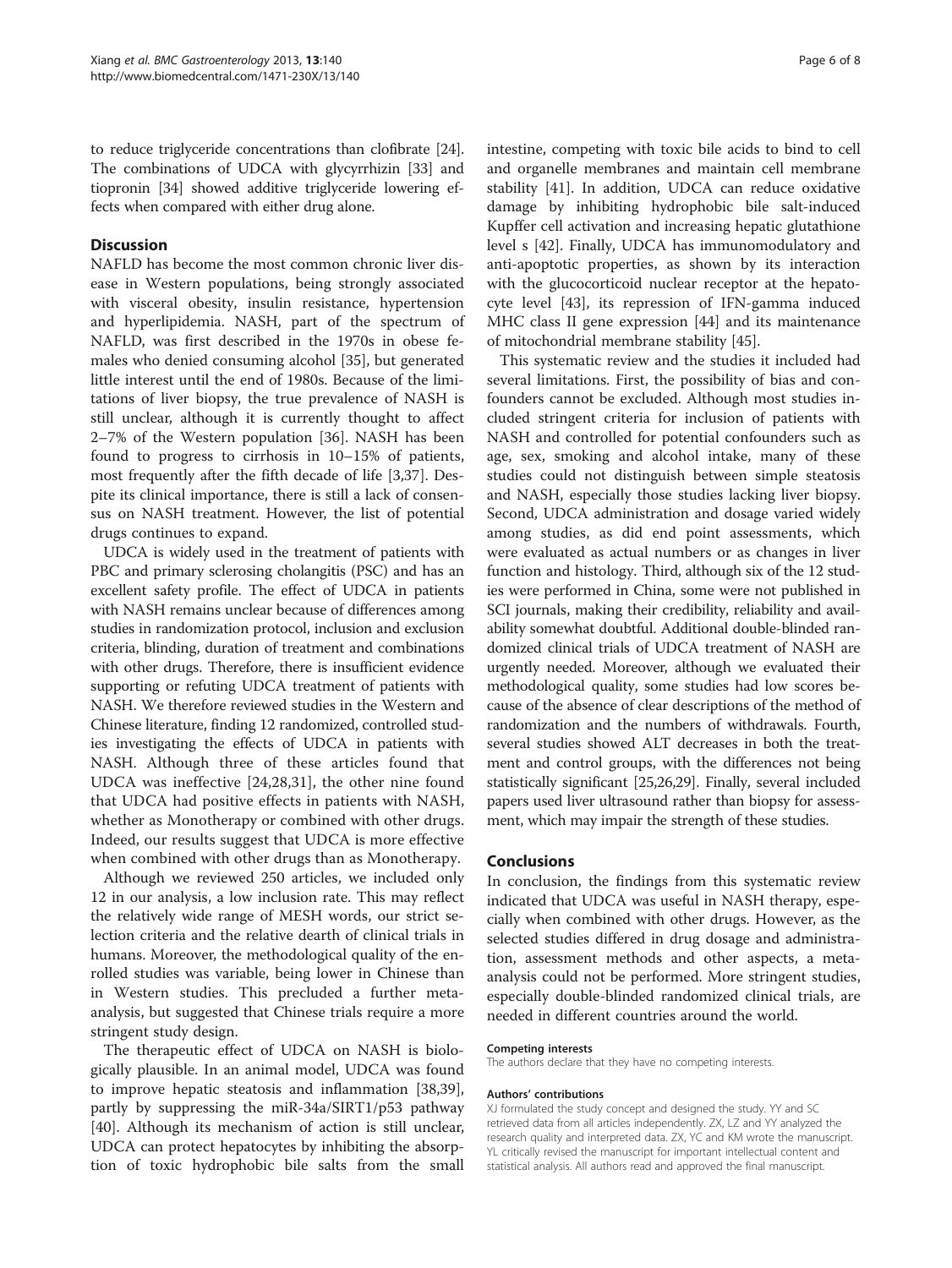#### <span id="page-6-0"></span>Acknowledgments

We thank Professor Feng Ji and other consultants in the Department of Gastroenterology, The First Affiliated Hospital of Zhejiang University, for their constructive suggestions in the study search. This study was supported by The National Natural Science Foundation of China, Grants Nos. 81000169, 81100277 and 81200284; the Excellent Young Investigator Foundation of Health Bureau of Zhejiang Province, No. 2010QNA011; the Excellent Young Investigator Natural Science Foundation of Zhejiang Province, Project No. R2110159; Project 2010ZA065 of the Zhejiang Traditional Chinese Medicine Administration Bureau; and the National Technology Supporting Project, No. 2008BAI52B03. The founders had no role in study design, data collection and analysis, decision to publish, or preparation of the manuscript.

#### Author details

<sup>1</sup>Department of Gastroenterology, The First Affiliated Hospital, College of Medicine, Zhejiang University, Zhejiang, China. <sup>2</sup>Department of Pharmacy, The First Affiliated Hospital, College of Medicine, Zhejiang University, Zhejiang, China. <sup>3</sup>Department of Gastroenterology, The Affiliated Hospital, College of Medicine, Hangzhou Normal University, Hangzhou, China. <sup>4</sup>Department of Infectious Disease, The First Affiliated Hospital, College of Medicine, Zhejiang University, Zhejiang, China.

#### Received: 9 November 2012 Accepted: 17 September 2013 Published: 23 September 2013

#### References

- 1. Marignani M, Angeletti S: Non-alcoholic fatty liver disease. New Fnal J Med 2002, 347(10):768–769. author reply 768–769.
- Adams LA, Lindor KD: Non-alcoholic fatty liver disease. Ann Epidemiol 2007, 17(11):863–869.
- 3. Ekstedt M, Franzen LE, Mathiesen UL, Thorelius L, Holmqvist M, Bodemar G, Kechagias S: Long-term follow-up of patients with NAFLD and elevated liver enzymes. Hepatol 2006, 44(4):865–873.
- 4. Ong JP, Younossi ZM: Epidemiology and natural history of NAFLD and NASH. Clin Liver Dis 2007, 11(1):1–16. vii.
- 5. Day CP, James OF: Steatohepatitis: a tale of two: "hits"? Gastroenterol 1998, 114(4):842–845.
- 6. Ratziu V, Bellentani S, Cortez-Pinto H, Day C, Marchesini G: A position statement on NAFLD/NASH based on the EASL 2009 special conference. J Hepatol 2010, 53(2):372–384.
- Neuschwander-Tetri BA: Lifestyle modification as the primary treatment of NASH. Clin Liver Dis 2009, 13(4):649–665.
- 8. Haukeland JW, Konopski Z, Eggesbo HB, von Volkmann HL, Raschpichler G, Bjoro K, Haaland T, Loberg EM, Birkeland K: Metformin in patients with non-alcoholic fatty liver disease: a randomized, controlled trial. Scand J Gastroenterol 2009, 44(7):853–860.
- 9. Nobili V, Manco M, Ciampalini P, Alisi A, Devito R, Bugianesi E, Marcellini M, Marchesini G: Metformin use in children with non-alcoholic fatty liver disease: an open-label, 24-month, observational pilot study. Clin Therapeut 2008, 30(6):1168–1176.
- 10. Mahady SE, Webster AC, Walker S, Sanyal A, George J: The role of thiazolidinediones in non-alcoholic steatohepatitis - a systematic review and Meta analysis. J Hepatol 2011, 55(6):1383–1390.
- 11. Dufour JF: NASH and thiazolidinediones: not to be taken lightly. J Hepatol 2007, 47(4):451–453.
- 12. Ishizaki K, Imada T, Tsurufuji M: Hepatoprotective bile acid 'Ursodeoxycholic acid (UDCA)' Property and difference as bile acids. Hepatol Res 2005, 33(2):174–177.
- 13. Kotb MA: Molecular mechanisms of Ursodeoxycholic acid toxicity & side effects: Ursodeoxycholic acid freezes regeneration & induces hibernation mode. Int J Mol Sci 2012, 13(7):8882–8914.
- 14. Haedrich M, Dufour JF: UDCA for NASH: end of the story? J Hepatol 2011, 54(5):856–858.
- 15. Moher D, Liberati A, Tetzlaff J, Altman DG: Preferred reporting items for systematic reviews and meta-analyses: the PRISMA statement. Bmj 2009, 339:b2535.
- 16. Kjaergard LL, Villumsen J, Gluud C: Reported methodologic quality and discrepancies between large and small randomized trials in meta-analyses. Ann Int Med 2001, 135(11):982–989.
- 17. Bernal-Reyes R, Escudero RB: Treatment of non-alcoholic steatohepatitis (NASH). A comparative study of Ursodeoxycholic acid and alpha-tocopherol. A preliminary report. Revista de gastroenterologia de Mexico 2002, 67(2):70–75.
- 18. Copaci I, Mindrut E, Micu L, Hortopan M, Voiculescu M: Can disease progression in non-alcoholic steatohepatitis be stopped? J Hepatol 2009, 50:S150.
- 19. Cicek B, Koksal A, Oguz D, Erden E, Sahin T: Ursodeoxycholic acid and gemfibrozil in the treatment of non-alcoholic steatohepatitis: a randomized controlled trial [EASL abstract]. J Hepatol 2004, 40:169–170.
- 20. Dufour JF, Oneta CM, Gonvers JJ, Bihl F, Cerny A, Cereda JM, Zala JF, Helbling B, Steuerwald M, Zimmermann A: Randomized placebo-controlled trial of Ursodeoxycholic acid with vitamin e in non-alcoholic steatohepatitis. Clin Gastroenterol Hepatol 2006, 4(12):1537–1543.
- 21. Balmer ML, Siegrist K, Zimmermann A, Dufour JF: Effects of Ursodeoxycholic acid in combination with vitamin E on adipokines and apoptosis in patients with non-alcoholic steatohepatitis. Liver Int 2009, 29(8):1184–1188.
- 22. Pietu F, Guillaud O, Walter T, Vallin M, Hervieu V, Scoazec JY, Dumortier J: Ursodeoxycholic acid with vitamin E in patients with non-alcoholic steatohepatitis: long-term results. Clin Res Hepatol Gastroenterol 2012, 36(2):146–155.
- 23. Madan K, Batra Y, Gupta DS, Chander B, Anand Rajan KD, Singh R, Panda SK, Acharya SK: Vitamin E-based therapy is effective in ameliorating transaminasemia in non-alcoholic fatty liver disease. Indian J Gastroenterol 2005, 24(6):251–255.
- 24. Laurin J, Lindor KD, Crippin JS, Gossard A, Gores GJ, Ludwig J, Rakela J, McGill DB: Ursodeoxycholic acid or clofibrate in the treatment of non-alcohol-induced steatohepatitis: a pilot study. Hepatol 1996, 23(6):1464–1467.
- 25. Lindor KD, Kowdley KV, Heathcote EJ, Harrison ME, Jorgensen R, Angulo P, Lymp JF, Burgart L, Colin P: Ursodeoxycholic acid for treatment of non-alcoholic steatohepatitis: results of a randomized trial. Hepatol 2004, 39(3):770–778.
- 26. Kiyici M, Gulten M, Gurel S, Nak SG, Dolar E, Savci G, Adim SB, Yerci O, Memik F: Ursodeoxycholic acid and atorvastatin in the treatment of non-alcoholic steatohepatitis. Canad J Gastroenterol 2003, 17(12):713–718.
- 27. Hong-juan Z: Effect of Ursodeoxycholic acid in non-alcoholic steatohepatitis. Med Innov China 2010, 7(32):85–86.
- 28. Ratziu V, de Ledinghen V, Oberti F, Mathurin P, Wartelle-Bladou C, Renou C, Sogni P, Maynard M, Larrey D, Serfaty L, et al: A randomized controlled trial of high-dose Ursodeoxycholic acid for non-alcoholic steatohepatitis. J Hepatol 2011, 54(5):1011–1019.
- 29. Leuschner UF, Lindenthal B, Herrmann G, Arnold JC, Rossle M, Cordes HJ, Zeuzem S, Hein J, Berg T: High-dose Ursodeoxycholic acid therapy for non-alcoholic steatohepatitis: a double-blind, randomized, placebo-controlled trial. Hepatol 2010, 52(2):472–479.
- 30. Zhuang Xue-shan ZZ-j: Study of Ursodeoxycholic acid (UDCA) combined with polyene phosphatidylcholin in the treatment of non-alcoholic steatohepatitis. China Pract Med 2009, 4(10):11-12.
- 31. Yan S: Ursodeoxycholic acid in nonalcoholic steatohepatitis: a short term abservation. Med Inn Res 2007, 4(9):46–47.
- 32. Hong Qian ZS-y, Li B-d, Guo-wei C, Zhi-hua C, Qiao-ling C: Study of Ursodeoxycholic acid (UDCA) and Essentiale Forte N in the treatment of non-alcoholic steatohepatitis. J Gangdong Med College 2007, 25(5):528–529.
- 33. Hong L: Therapeutic effect of Glycyrrhizin with Ursodeoxycholic acid on patients with non-alcoholic steatohepatitis. Hebei Med 2005, 11(5):439–440.
- 34. Zhi-ye L, YL-q: The combined use of Tiopronin tablets and Ursodeoxycholic acid in treating non-alcoholic steatohepatitis. J Shandong Med College 2006, 28(1):59–60.
- 35. Ludwig J, Viggiano TR, McGill DB, Oh BJ: Non-alcoholic steatohepatitis: mayo clinic experiences with a hitherto unnamed disease. Mayo Clin Proc Mayo Clin 1980, 55(7):434–438.
- 36. Farrell GC, Larter CZ: Non-alcoholic fatty liver disease: from steatosis to cirrhosis. Hepatol 2006, 43(2 Suppl 1):S99–S112.
- 37. Adams LA, Lymp JF, St Sauver J, Sanderson SO, Lindor KD, Feldstein A, Angulo P: The natural history of non-alcoholic fatty liver disease: a population-based cohort study. Gastroenterol 2005, 129(1):113–121.
- Pathil A, Mueller J, Warth A, Chamulitrat W, Stremmel W: Ursodeoxycholic lysophosphatidylethanolamide improves steatosis and inflammation in murine models of non-alcoholic fatty liver disease. Hepatol 2012, 55(5):1369–1378.
- 39. Buko VU, Kuzmitskaya-Nikolaeva IA, Naruta EE, Lukivskaya OY, Kirko SN, Tauschel HD: Ursodeoxycholic acid dose-dependently improves liver injury in rats fed a methionine- and choline-deficient diet. Hepatol Res 2011, 41(7):647–659.